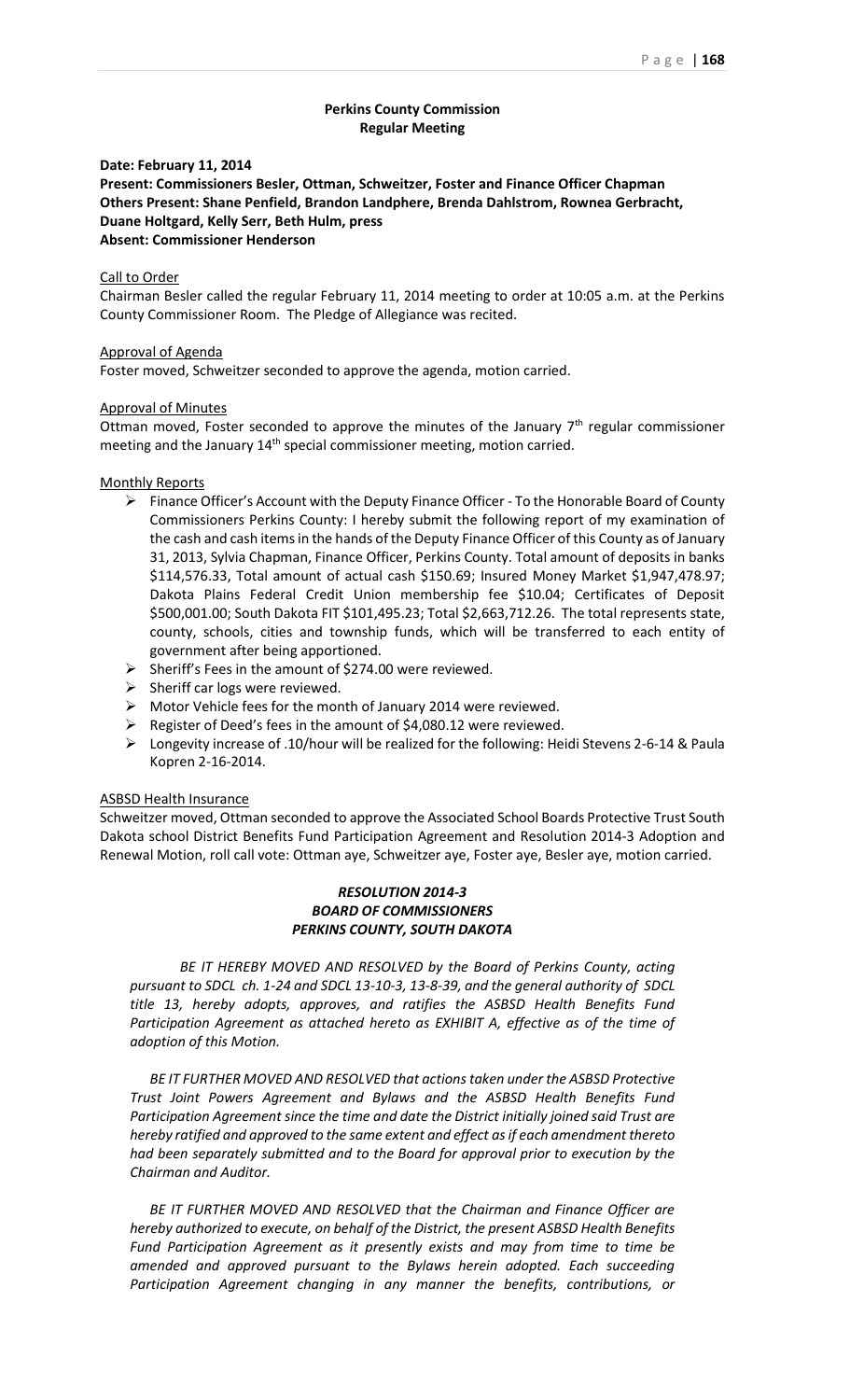*obligations arising under the Health Benefits Fund shall be submitted to the Board for approval prior to execution by the Chairman and Auditor.*

*IT IS FURTHER MOVED AND RESOLVED that coverage provided in the ASBSD Health Benefits Fund Participation Agreement shall extend from 12:01 a.m. CST, January 1, 2014 to 12 midnight CST, December 31, 2014. The contribution required for such coverage is as set forth in the attached EXHIBIT A renewal letter and by this reference incorporated herein.* 

*There is hereby delegated to the Chairman the authority to carry out, or to further delegate subject to his supervision and responsibility, the obligations of the District identified in the Bylaws approved herein, the Participation Agreement, and the Master Contracts provided by the Trust Administrator. The Claims Supervisor is Avera Health Plans of Sioux Falls, South Dakota. Finally, the Board hereby agrees to indemnify the Trust and its members, pursuant to the process established in the Bylaws approved herein, the full amount of any assessment levied by the Trust Fund Board pursuant to the Bylaws and the full amount of any contribution agreed to in the current or subsequent Participation Agreements approved by the Board as submitted upon proper vouchers.*

*Approved and signed this 11th day of February, 2014.*

### Brandon Landphere

Brandon Landphere was present to report to the Commission on the work recently completed to stop the sewer gas leakage in the courthouse. The main problem was leakage between the old roof and the new roof. A leak was also fixed between the first floor bathrooms. Landphere recommended that the Commission pursue hiring an architect to draw up plans for the remodeling of the bathrooms in the courthouse. They may want to consider relocating the water fountain in the basement.

### GIS Bids

GIS Bids were reviewed by the Commission.

- GIS Workshop \$95,500 creation fees spread out over 4 years, \$12,500 yearly maintenance fees
- Sidwell  $$178,507$  creation fees spread out over 3 years, \$13,250 yearly maintenance fees
- Schneider \$79,879 creation fees spread out over 4 years, \$9,000 yearly maintenance fees
- District III \$100,000 creation fees spread out over 3 years, \$5,500 yearly maintenance (came in after the bid date)

Ottman moved, Schweitzer seconded to take action on the bids at the next regular Commission meeting on March 11, 2014 after the Commissioners have further reviewed the bids, motion carried.

### Weather Stations

A brief discussion was held on the possibility of cost sharing weather stations in Bison and Lemmon. The subject will be placed on the March agenda.

### Gravel Hearing

11:00 being the time for the Gravel Hearing, Chairman Besler read a letter from Laurence Carr concerning the sale of gravel to townships and individuals. His concern is that the price of the gravel should be high enough to cover the County's cost. Holtgard stated that the current rate was sufficient to cover the County's cost. Foster moved, Ottman seconded to approve the sale of gravel to individuals at rate of \$3.25 per ton and township at a rate of \$3.00 per ton, motion carried.

## Highway Superintendent

### Rental Rates

Ottman moved, Schweitzer seconded to approve the following rental rates, motion carried.

### **2014 HOURLY EQUIPMENT RENTAL RATES**

# *MACHINES PRICE PER HOUR* PATROLS \$95.00 PATROLS- WITH SNOWPLOWS \$110.00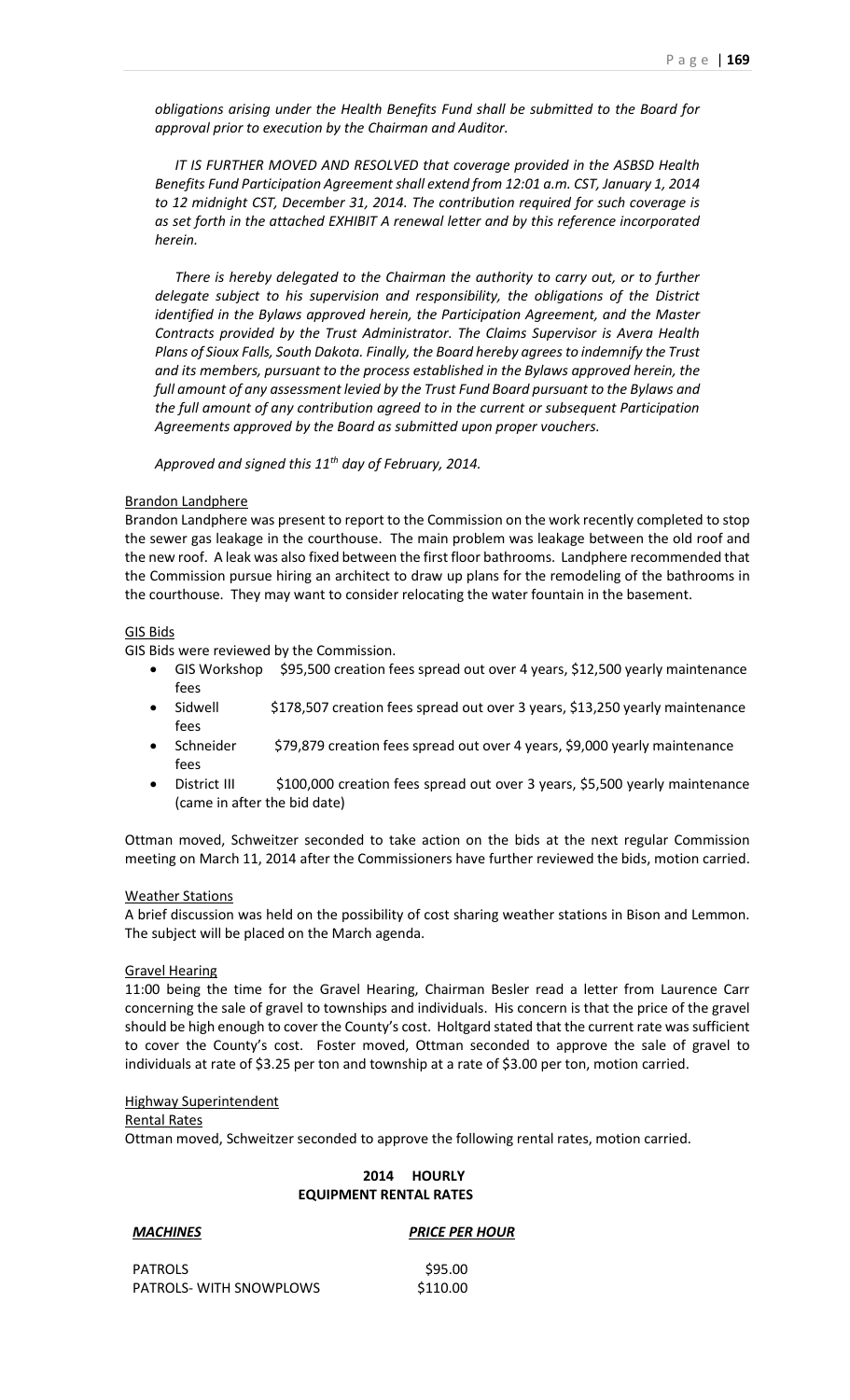| <b>LOADERS-</b>         |                                                 |          |                        |
|-------------------------|-------------------------------------------------|----------|------------------------|
| RTL06,RTL84             |                                                 | \$95.00  |                        |
| <b>RTL95</b>            |                                                 | \$105.00 |                        |
| <b>TL07</b>             |                                                 | \$80.00  |                        |
| <b>RIDGE MULCHERS</b>   |                                                 | \$75.00  |                        |
| <b>TRUCKS-</b>          |                                                 |          |                        |
| T95, T96, T97 MACKS     |                                                 | \$95.00  |                        |
|                         | WITH SNOW PLOW                                  | \$105.00 |                        |
| T99,,02,03, FLT98       |                                                 | \$65.00  | (\$90.00 WITH TRAILER) |
| <b>ALL OTHER TRUCKS</b> |                                                 | \$40.00  |                        |
| <b>GRAVEL TRAILERS</b>  |                                                 | \$25.00  |                        |
| <b>MOWING TRACTORS</b>  |                                                 | \$75.00  |                        |
| <b>PICKUPS</b>          |                                                 | \$45.00  |                        |
| FB07                    | <b>FLATBED TRAILER</b>                          | \$60.00  |                        |
| LB95                    | LOWBOY                                          | \$60.00  |                        |
| <b>CPS61</b>            | <b>CHIP SPREADER</b>                            | \$90.00  |                        |
|                         | SPR48 HYSTER ROLLER                             | \$60.00  |                        |
|                         | DT45 DISTRIBUTOR                                | \$65.00  |                        |
| DT68                    | DISTRIBUTOR                                     | \$50.00  |                        |
| AC86                    | <b>AIR COMPRESSOR</b>                           | \$30.00  |                        |
| W2000                   | <b>MILLER WELDER</b>                            | \$25.00  |                        |
| WP2000                  | HONDA WATER PUMP                                | \$15.00  |                        |
| <b>SAND SPREADERS-</b>  |                                                 |          |                        |
| SS04 (T97)              |                                                 | \$40.00  |                        |
| SS06A (T95)             |                                                 | \$40.00  |                        |
| SS06B (T96)             |                                                 | \$40.00  |                        |
|                         | $GRAVFI - 3$ $00$ /ton twn and 3.25/ton private |          |                        |

wp and 3.25/ton p CHIPS- 12.00 ton SAND- 3.00 ton

# Striping Agreements

Discussion was held on the 2014 County Striping Program. Holtgard would like to remove the White Butte Road and Theatre Road from the Striping Agreement. Schweitzer moved, Foster seconded to authorize Chairman Besler as signatory on the 2014 County Striping Agreement contingent on the removal of the White Butte and Theatre Road from the Agreement, motion carried.

# Monthly Maintenance Report

Holtgard presented his monthly maintenance report.

- $\checkmark$  The crew is preparing to start graveling as soon as the weather permits. They will proceed with patching as the weather permits.
- $\checkmark$  All paperwork has been submitted to FEMA. Holtgard is mitigating some of the FEMA projects. The exit interview has been completed.
- $\checkmark$  Discussion was held on the Railway Street Project. A meeting will be held in March or April with Adams County and the City of Lemmon. Holtgard, Foster and Schweitzer will attend the meeting.
- $\checkmark$  Discussion was held on the Coleman Avenue Project. Holtgard has been in contact with the Town of Bison and would like to see the project completed this year.
- $\checkmark$  Holtgard reported that C9 (also known as  $7<sup>th</sup>$  Ave E) on the east side of Bison is co-owned by the Town of Bison. He will visit with them concerning cost-sharing maintenance work on that road.
- $\checkmark$  The new Mack Truck should be done next week. Holtgard would like to buy a sander for that truck. Ottman moved, Foster seconded to purchase a sander for the Mack Truck for a cost of \$11,562 installed, motion carried.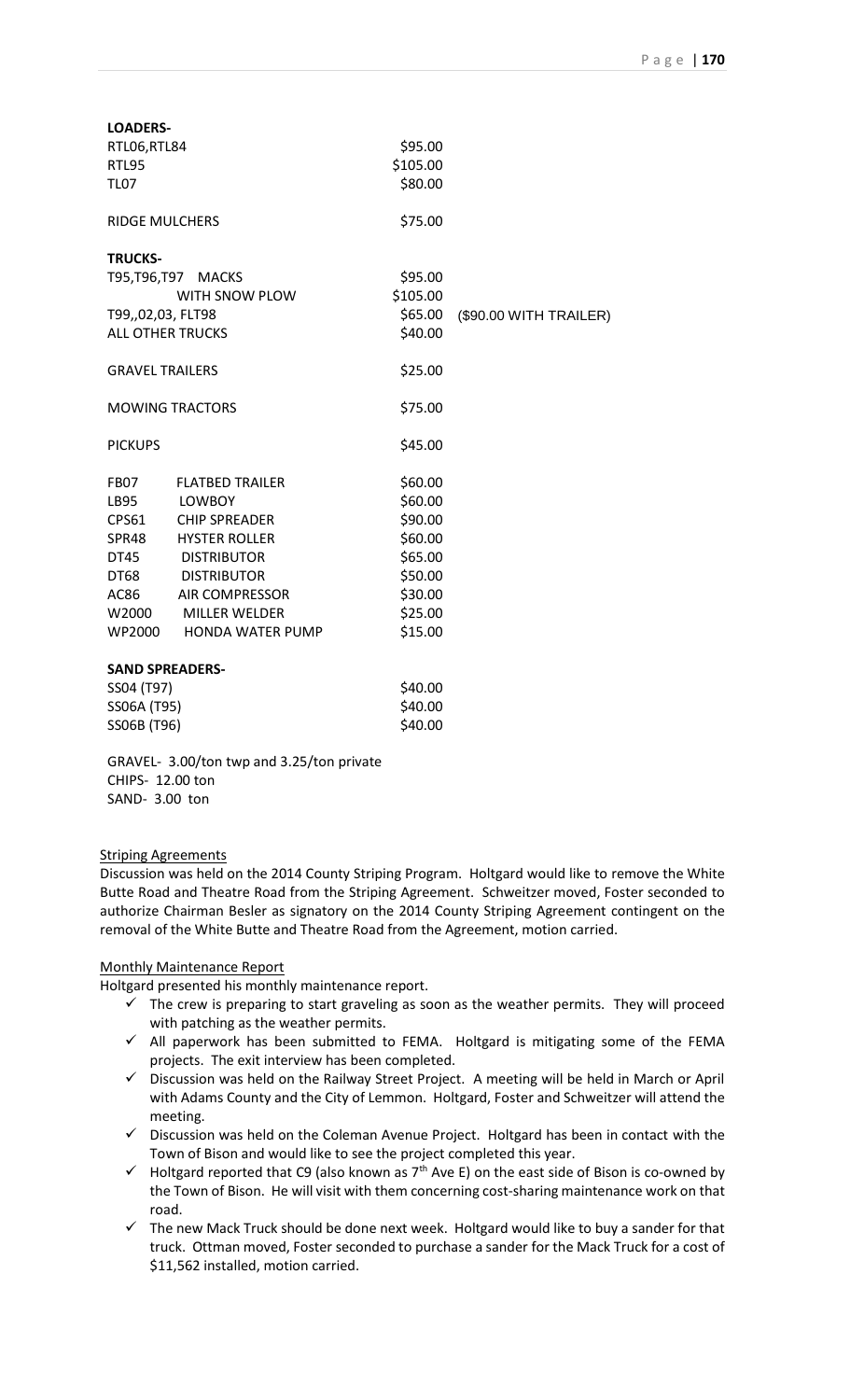- $\checkmark$  New radios will be purchased for the highway department. The questions of generators on the radio towers will be put on hold for now.
- $\checkmark$  Holtgard would like to advertise for bids on Road Oil, Concrete Products and Chips. Schweitzer moved, Foster seconded to approve the advertisement for bids for Road Oil, Concrete Products and Chips, motion carried.
- $\checkmark$  Schweitzer moved, Ottman seconded to piggy-back off the Beadle County bid for Culverts, motion carried.
- $\checkmark$  Holtgard has been working with the Forest Service for rip rap. They have approved 150 ton of rip rap for the County's projects.
- $\checkmark$  The low water crossing at Roger Sonn's is complete.
- $\checkmark$  Holtgard has appointed Jeff VanVactor as the highway foreman and requested a wage increase for him. Foster moved, Schweitzer seconded to adjust Foreman Jeff VanVactor's wage to base of \$16.80 plus longevity of \$1.10 (\$17.90 per hour), motion carried. The wage will be effective February 26, 2014.
- $\checkmark$  SD DOT sent a letter and abstract of bids on BRO 8053(19), PCN H120 Perkins County Stucture & Approach Grading (2-15'x10' Precast Box Culvert) 2.5 miles west & .5 miles south of Bison over Thunder Butte Creek. Schweitzer moved, Ottman seconded to approve the award of this contract to A-G-E Corporation of Ft. Pierre in the amount of \$362,482.55, motion carried.

## Executive Session

Holtgard requested an executive session for personnel. Schweitzer moved, Foster seconded to enter into executive session for personnel at 11:45 am, motion carried. Chairman Besler declared the meeting out of executive session at 11:49 am.

## Bison CHN Office Sub-lease

Foster moved, Schweitzer seconded to authorize Finance Officer Chapman to negotiate any sub-lease on the CHN office, motion carried.

## Wages

A lengthy discussion was held on wages. Ottman moved, Schweitzer seconded to increase the base wage of the Register of Deeds and the Director of Equalization \$4000, roll call vote: Schweitzer nay, Foster nay, Ottman aye, Besler nay, motion carried. Foster moved, Schweitzer seconded to increase the base wage of the Register of Deeds, Director of Equalization and Finance Officer \$2000 effective March 1st, roll call vote: Foster aye, Ottman nay, Schweitzer aye, Besler aye, motion carried. Discussion was held on other wage increases. Wages will be placed on the March agenda.

### 911 Coordinator

Emergency Manager Serr recommended the appointment of Patricia Crow as Perkins County's 911 Coordinator. Schweitzer moved, Ottman seconded to appoint Patricia Crow as Perkins County's 911 Coordinator and to authorize the Finance Office to pay her itemized hours out of the 911 fund effective immediately, motion carried.

# Courtroom Sound System

Sheriff Serr addressed the Commission regarding the sound system in the courtroom. The sound system is as old as the building and needs to be replaced. He obtained a quote of \$4400 from Chapman's Electronics for replacement of the sound system. Ottman moved, Schweitzer seconded to have Chapman's Electronic replace the sound system in the courtroom, motion carried.

# Lease Agreement with Town of Bison

State's Attorney Shane Penfield prepared a lease agreement between the Town of Bison and Perkins County for leasing a shared space with the 4-H Advisor at the Bentley Building. Schweitzer moved, Ottman seconded to authorize Chairman Besler as signatory on the Lease Agreement between Town of Bison and Perkins County, motion carried.

### Abatements

Ottman moved, Schweitzer seconded to approve an abatement of \$881.56 on Lemmon Original Blk 13 Lots 14 & 15 which Perkins County took for tax deed and then gifted to the City of Lemmon, motion carried.

Schweitzer moved, Besler seconded to approve abatement of \$18.18 on MH Only Record #97507 which was inadvertently double assessed, motion carried.